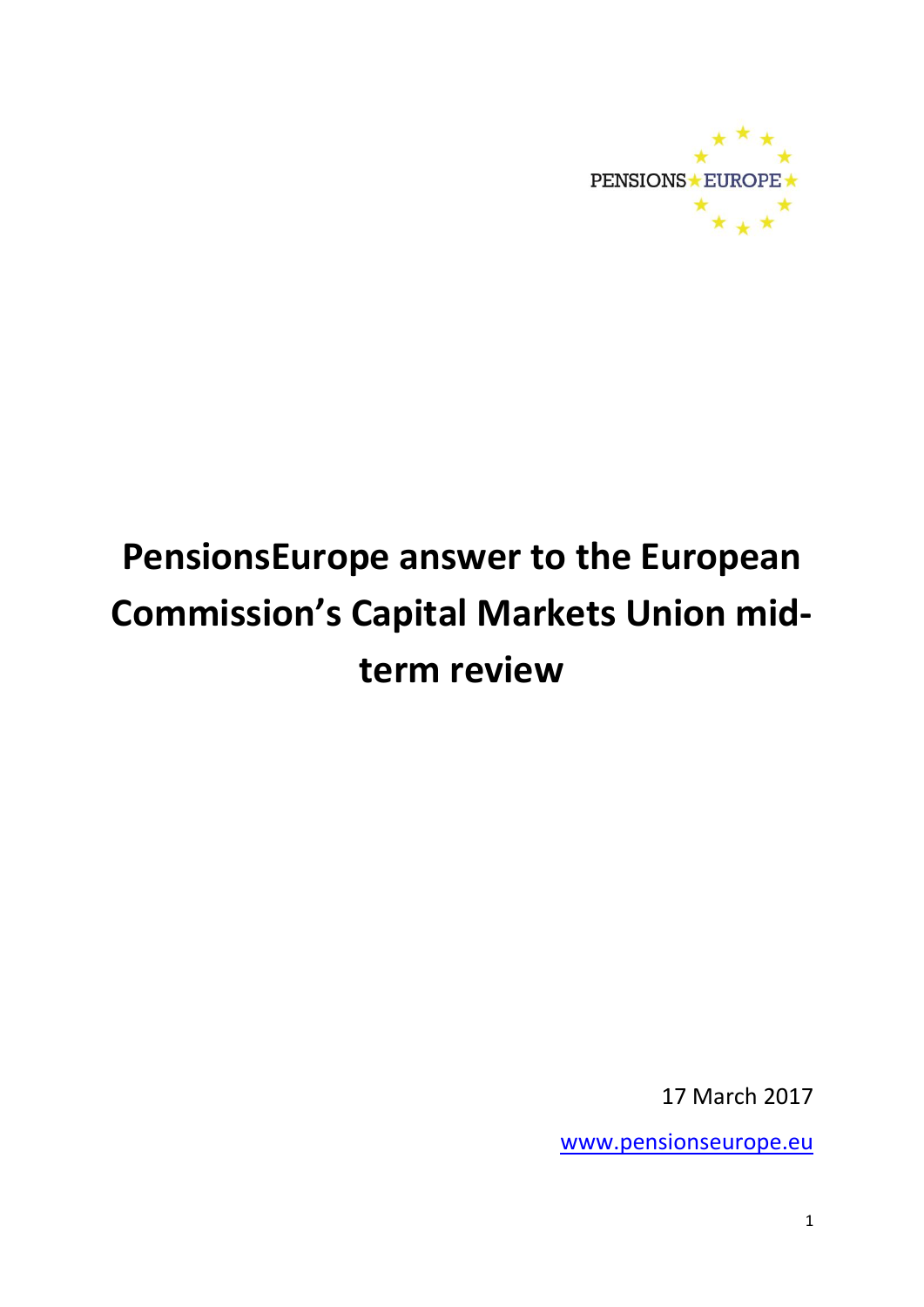## **About PensionsEurope**

**PensionsEurope** represents national associations of pension funds and similar institutions for workplace pensions. Some members operate purely individual pension schemes. PensionsEurope Members are large institutional investors representing the buy-side on the financial markets.

PensionsEurope has **24 member associations** in 19 EU Member States and 3 other European countries with significant – in size and relevance – workplace pension systems<sup>1</sup>.

PensionsEurope member organisations cover different types of workplace pensions for over **110 million people**. Through its Member Associations PensionsEurope represents more than **€ 4 trillion of assets** managed for future pension payments. In addition, many members of PensionsEurope also cover personal pensions, which are connected with an employment relation.

PensionsEurope also has **25 Corporate and Supporter Members** which are various service providers and stakeholders that work with IORPs.

PensionsEurope has established a **Central & Eastern European Countries Forum (CEEC Forum**) to discuss issues common to pension systems in that region.

PensionsEurope has established a **Multinational Advisory Group (MAG**) which delivers advice on pension issues to PensionsEurope. It provides a collective voice and information sharing for the expertise and opinions of multinationals.

*Contact:*

**.** 

*Mr Matti LEPPÄLÄ, Secretary General/CEO Koningsstraat 97, rue Royale – 1000 Brussels Belgium Tel: +32 (0)2 289 14 14 – Fax: +32 (0) 289 14 15 [matti.leppala@pensionseurope.eu](mailto:matti.leppala@pensionseurope.eu) [www.pensionseurope.eu](http://www.pensionseurope.eu/)*

<sup>&</sup>lt;sup>1</sup> EU Member States: Austria, Belgium, Croatia, Estonia, Finland, France, Germany, Hungary, Ireland, Italy, Luxembourg, Netherlands, Portugal, Romania, Spain, Sweden, UK. Non-EU Member States: Iceland, Norway, Switzerland.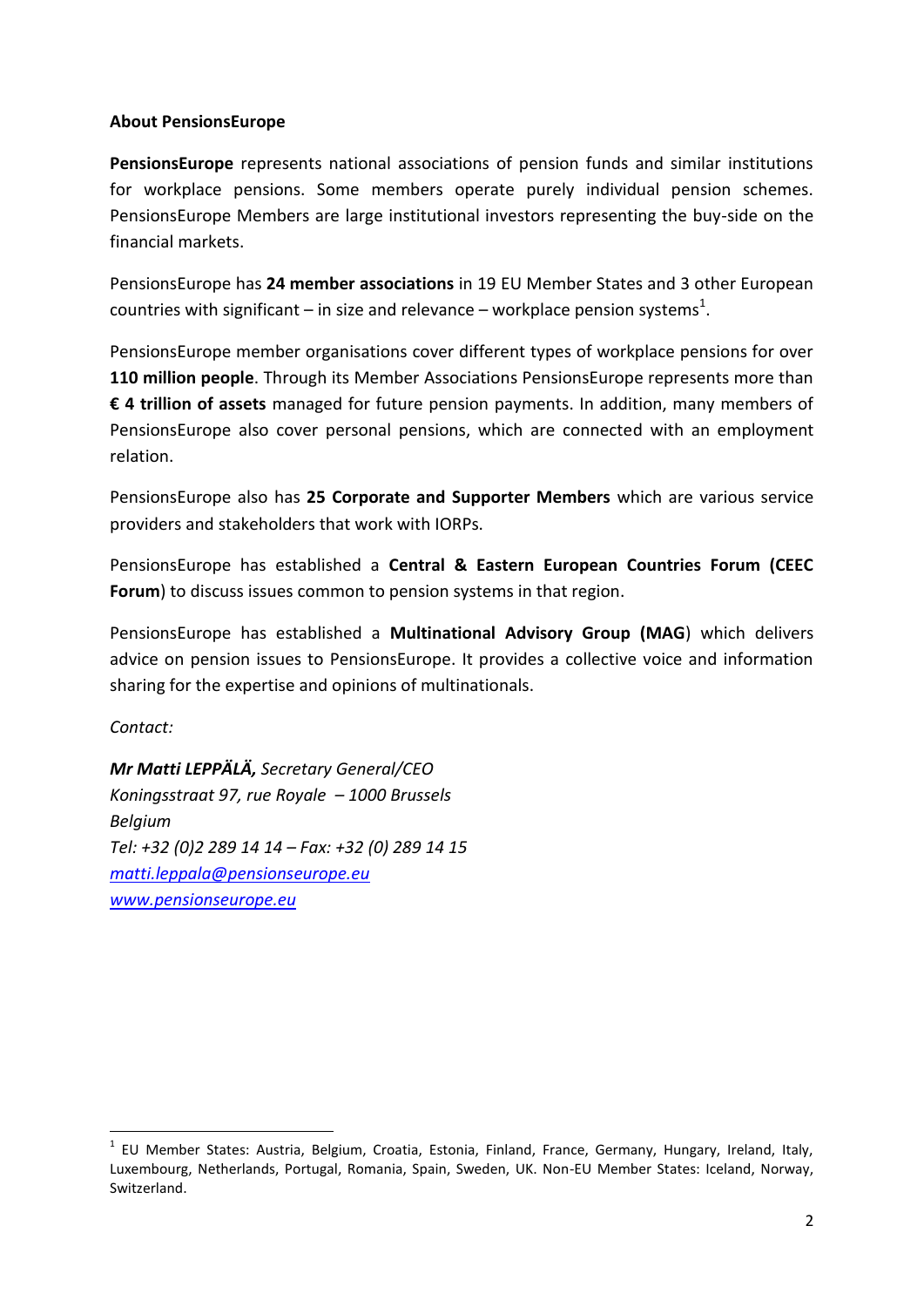## **PensionsEurope´s answer to the European Commission's Capital Markets Union mid-term review**

#### **Introduction**

In the below answer to the European Commission public consultation on the Capital Markets Union (CMU) mid-term review 2017, PensionsEurope lists numerous actions that the EC should take in order to complete the current CMU programme. Particularly, PensionsEurope gives policy recommendations on fostering long-term investments in infrastructure and real estate, on sustainable investments and on the use of derivatives to hedge risks. For example, PensionsEurope notes that there should be enough "big" investment opportunities available across Europe that match pension funds' needs.

After two years from the publication of the EC's green paper Building a capital markets union, PensionsEurope stresses that there is still a lot to do for the EC and Member States. PensionsEurope calls for them to remove all the remaining barriers to cross-border investment, and particularly:

More standardization and transparent information would increase pension funds' investments in alternative investments, such as: non-listed companies, private equity and debt, real estate, and infrastructure;

The upcoming code of conduct on withholding tax (WHT) relief principles should be ambitious and PensionsEurope would also welcome a Directive in this field.

PensionsEurope highlights that legislation should never discourage long-term investments. Therefore, imposing inappropriate quantitative measures or capital requirements on pension funds, or imposing a short term risk free discount rate to value their liabilities would have negative effects on pension funds' investment capabilities. Furthermore, because of negative consequences to the real economy and pensions, a Financial Transaction Tax (FTT) should not be introduced, or at least pension funds should be fully excluded from it.

As promoter of workplace pensions, PensionsEurope invites the EC to investigate how to increase the good implementation of the IORP II Directive in countries with low or no workplace pensions.

## **1. Question: Are there additional actions that can contribute to fostering the financing for innovation, start-ups and non-listed companies? Please propose complementary policy measures, explain their advantages, and illustrate any foreseeable challenges to their implementation.**

It is important to note that start-ups are not a mainstream investment area of European pension funds. More standardization and transparent information constitutes would be important to increase alternative investments made by pension funds (e.g. investment in non-listed companies such as SMEs, private equity and private debt, real estate, infrastructure). The creation of specific alternative investment categories combined with the development of a common minimum set of comparable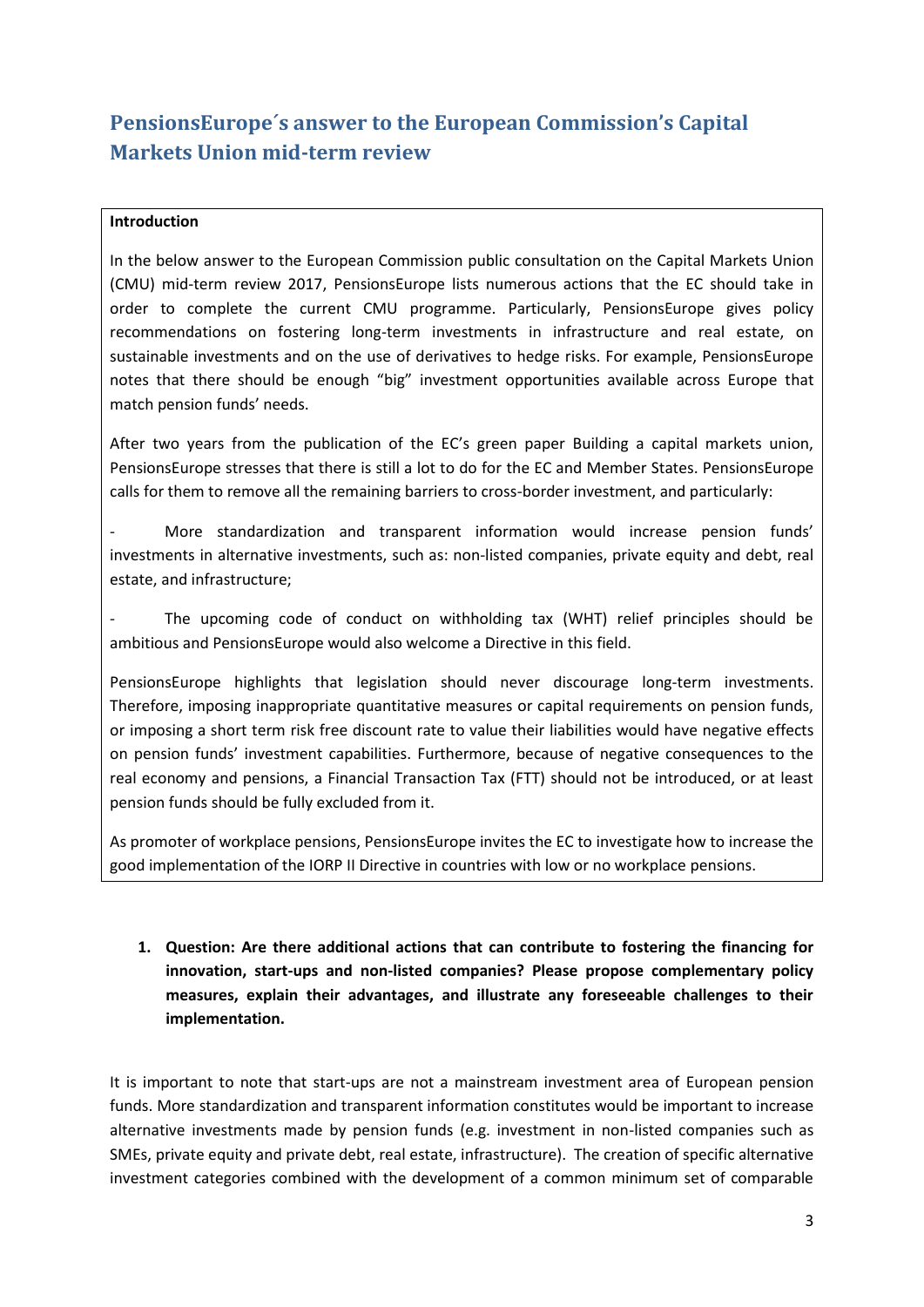information for credit reporting and assessment, as well as the standardization of such information would represent a fundamental step to support investments (in terms of both availability and costs). A European data base of non-listed companies seeking funding, administered by a central institution such as the European Investment Bank (EIB) could also be helpful.

Venture Capital and Private Equity investments (although not a mainstream investment for most pension funds) are well suited for the stakeholders/trustees of (corporate) pension funds. Next to corporate bonds these investments are related to the real economy, such as SMEs. In general, investment in SMEs will lead to economic growth. Simultaneously this will highlight the benefits of Private Equity and Venture Capital in politics and media. Moreover SMEs are the core engine of the European economy. To stimulate this growth engine it is also important to speed up European-wide harmonization of insolvency legislation.

Solvency capital requirements at national or at EU level, including the proposed new capital requirements for Norwegian pension funds<sup>2</sup>, would reduce incentives for financing innovation. As also EIOPA has noted, solvency capital requirements for pension funds can have significant negative impacts on pension funds, sponsors, and members. They significantly increase pension funds' costs and decrease their possibilities to invest long term in real economy and to contribute to jobs and growth in Europe. Furthermore, they decrease the willingness of employers to provide occupational pension schemes, and therefore, also the future coverage of occupational pension schemes.

**1.1. Question: Are there additional actions that can contribute to making it easier for companies to enter and raise capital on public markets? Please propose complementary policy measures, explain their advantages, and illustrate any foreseeable challenges to their implementation.**

Central bank intervention and bank capital requirements have affected corporate bond liquidity which can in turn affect other markets. The ability either to source or provide secondary corporate market liquidity continues to be challenged, especially in stressed market conditions. The net stable funding ratio (NSFR) will increase capital and funding requirements for banks and as a consequence liquidity will decrease as trading and repo activity contract further.

Currently, the liquidity in the real economy is lower than prior to the financial crisis of 2008. The main reason is the decrease of bank financing to SMEs. In part this is also a consequence of prudent financial regulation related to capital requirements of Basel III. A robust and working Capital Markets Union will decrease the dependence of financing SMEs from banks and increase the contribution of more long term and relatively less leveraged (institutional) investors, such as pension funds.

1

<sup>&</sup>lt;sup>2</sup> See <u>[PensionsEurope's press release: Solvency capital requirements at national](http://www.pensionseurope.eu/system/files/Press%20release%20-%20Solvency%20capital%20requirements%20at%20national%20or%20at%20EU%20level%20would%20have%20significant%20negative%20consequences.pdf) or at EU level would have</u> [significant negative consequences.](http://www.pensionseurope.eu/system/files/Press%20release%20-%20Solvency%20capital%20requirements%20at%20national%20or%20at%20EU%20level%20would%20have%20significant%20negative%20consequences.pdf)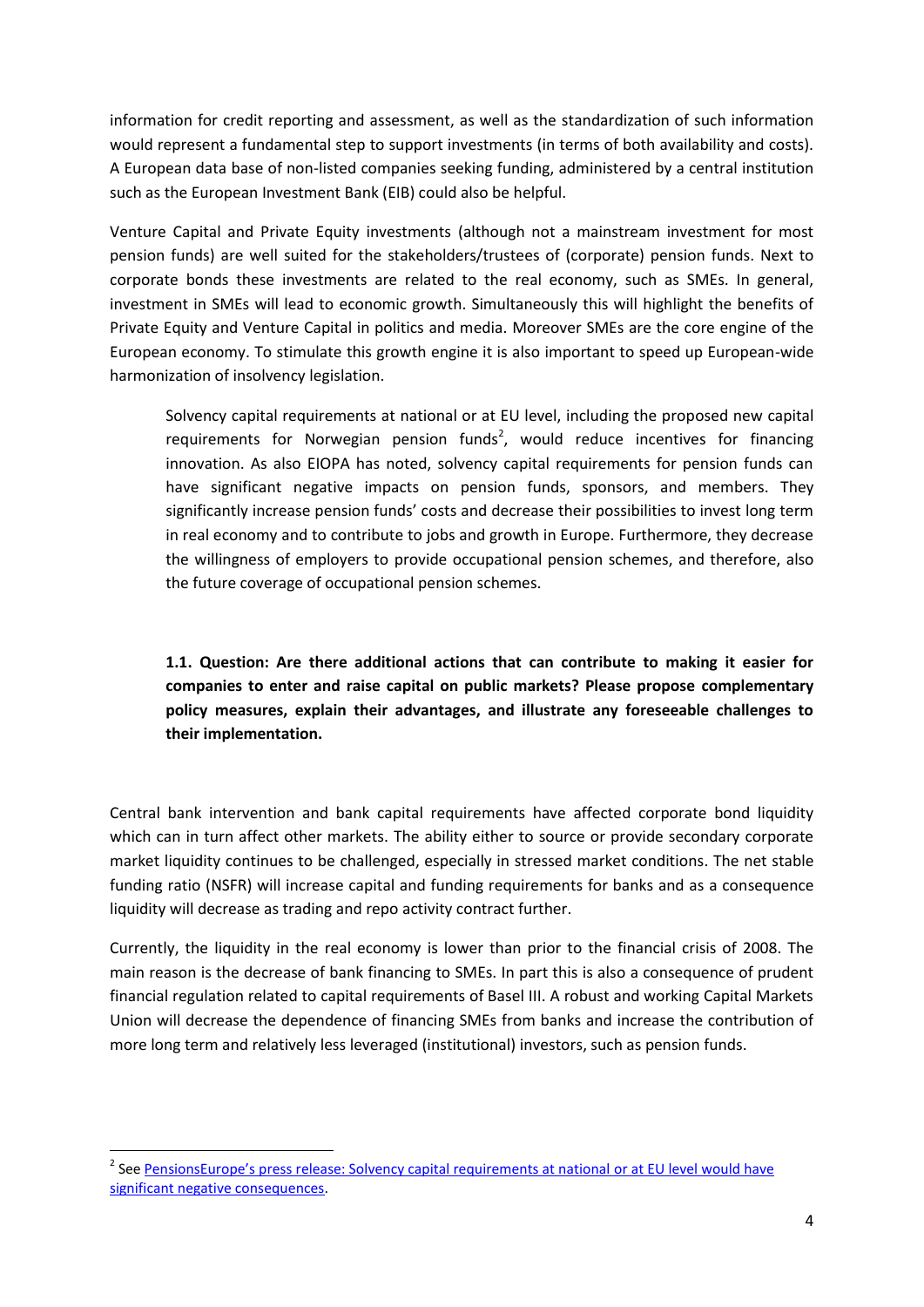**2. Question: Are there additional actions that can contribute to fostering long-term, infrastructure and sustainable investment? Please propose complementary policy measures, explain their advantages, and illustrate any foreseeable challenges to their implementation.**

PensionsEurope recommends looking at policy measures in the following fields: long-term investment, infrastructure investments, real estate, derivatives and sustainable investments. Please find below our members' comments on these areas as well as on other areas not addressed so far within the CMU.

#### POLICY MEASURES

1

#### Regulation shouldn't discourage long-term investment

Imposing inappropriate quantitative measures or capital requirements on pension and imposing a short term risk free discount rate to value liabilities would have negative effects on the investment capabilities of pension funds. These could discourage the development of occupational pension schemes which are important channels of finance for the European economy. Regulation should not unduly lock capital in the pension funds. Furthermore, increasing costs of pension schemes will leave less capital available for investments in the European economy. The European Commission should refrain from adopting EIOPA's proposal for the mandatory use of the 'common framework balance sheet' as a risk management and transparency tool and the call for regulatory responses by the national competent authorities based on it<sup>3</sup>, and instead ensure capital requirements do not penalise long-term investment in infrastructure and other long-term assets. PensionsEurope stresses that risk management is essential for IORPs and they regularly carry out their own stress tests and scenario analyses (e.g. Asset and Liability Management studies) as part of their own risk management processes. Furthermore, the IORP II Directive contains a thorough framework for pension funds' future risk management and assessment.

When considering relevant financial market regulations, they ought to take into account the specific characteristics of pension funds. A one-size fits-all approach ignores important differences between markets and market players.

 As a general principle, prudential regulation applying to pension funds should not discourage long-term investments. At the moment, there are many examples of national prudential regulation or supervision that discourages long-term investments, by focusing on short-term liquidity and too strictly regulating ('punishing') illiquid assets. This is not sufficiently in accordance with the nature of the liabilities of pension funds, and may excessively limit asset allocation to long-term investment categories. PensionsEurope therefore calls on the Member States to identify and remove barriers for long-term investment in their national prudential regulation and supervisory frameworks.

<sup>&</sup>lt;sup>3</sup> See <u>PensionsEurope Position Paper on EIOPA's IORP Quantitative Assessment 2015 and EIOPA's opinion for</u> [Risk Assessment and Transparency for IORPs.](http://www.pensionseurope.eu/system/files/2016.09.15%20-%20PensionsEurope%20Position%20Paper%20on%20QA%20and%20EIOPA%20opinion.pdf)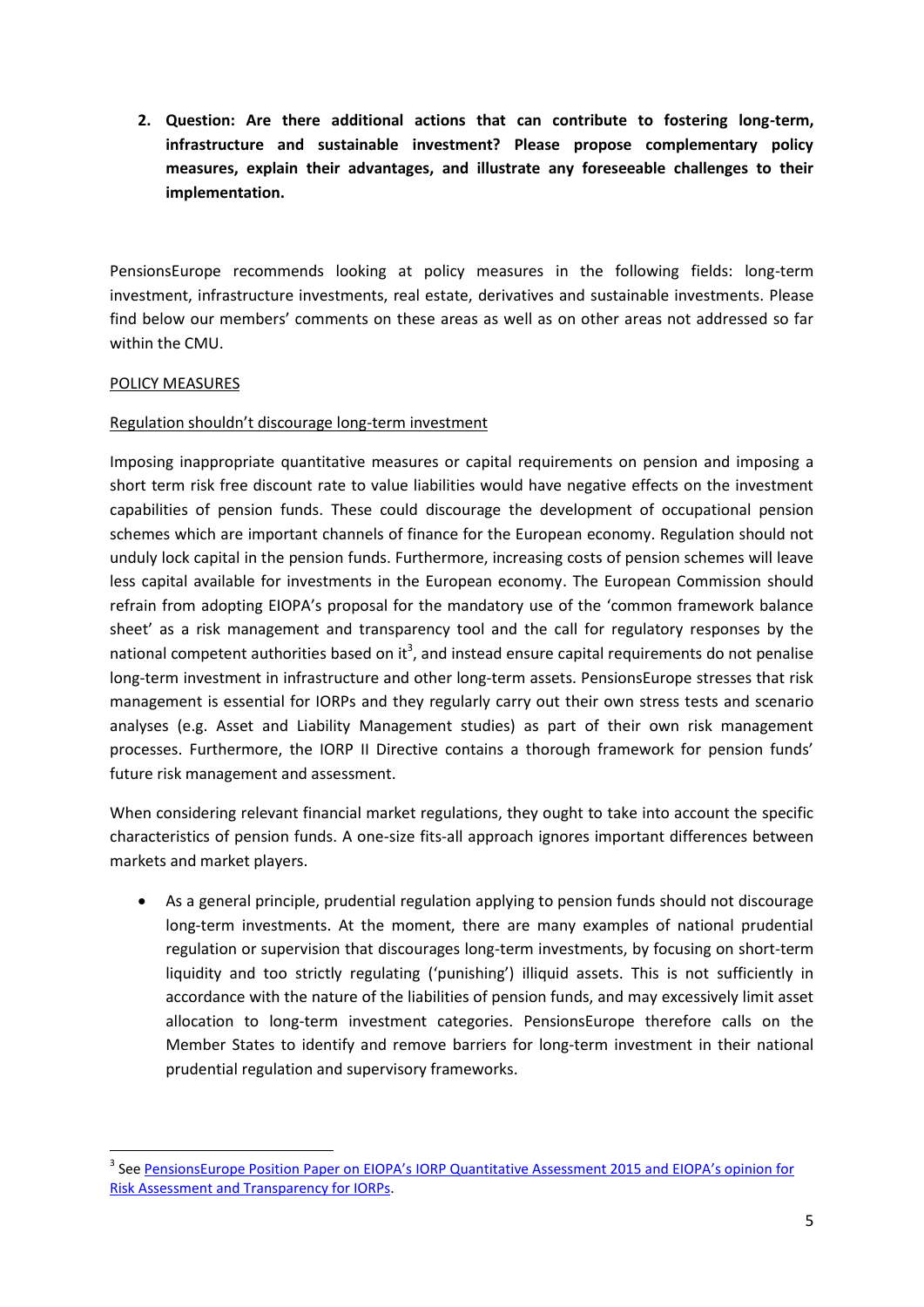- The regulations applying to institutional investors which require a systematic use of a markto-market valuation should be reviewed, where they do not, in the best possible way, support long term investments. For example IFRS 9 in its current form is detrimental for equities investments.
- Furthermore, there are examples of unfavourable treatment of long-term investment asset classes such as infrastructure projects in national regulation. Member States could provide tailored solutions for these categories.
- The interaction between the current monetary environment and regulatory frameworks should be considered by Member States. The regulatory framework forces pension funds into holding very substantial allocations to low-yielding government bonds.
- PensionsEurope is concerned with EMIR because it is likely to increase the costs of pensions, and these costs eventually have to be paid by pensioners. As a result, pension benefits will decrease or contributions need to be increased – with negative effects on the economy.

## On infrastructure investment

If a pension fund wants to create a portfolio with illiquid assets (such as real estate and infrastructure) currently much time is needed to build it up from the start. This could result in the perception that those investment are too slow to realize returns and too costly to be attractive. Furthermore for large institutional investors, size of a (infrastructure) project matters, therefore there should be enough "big" investment opportunities available across Europe.

Pension funds are already important investors in infrastructure (both directly and indirectly). Specific issues are:

- There is a shortage of high quality operational projects that offer an attractive investment propositions.
- In general, large (well structured) infrastructure projects have little difficulty attracting finance. However, often foreign investors have an edge over European investors.
- Standardization, documentation and data matter and could make this asset category more attractive (in terms of risk-assessment and costs) for pension funds.
- Political and regulatory risks matter. Often, government policy is important in decisions on infrastructure projects.

Treatment of infrastructure investments within regulatory and solvency frameworks should be appropriate. Furthermore, for pension funds in some Member States a proper framework (e.g. legislation, supervision) for investment in infrastructure is currently missing, which constitutes a serious obstacle for infrastructure investment.

The pension fund sector is very diverse. While in recent years some large pension funds have built inhouse capacity with infrastructure investment, especially small and medium sized pension funds face a challenge as they lack the expertise necessary when dealing with infrastructure investments. On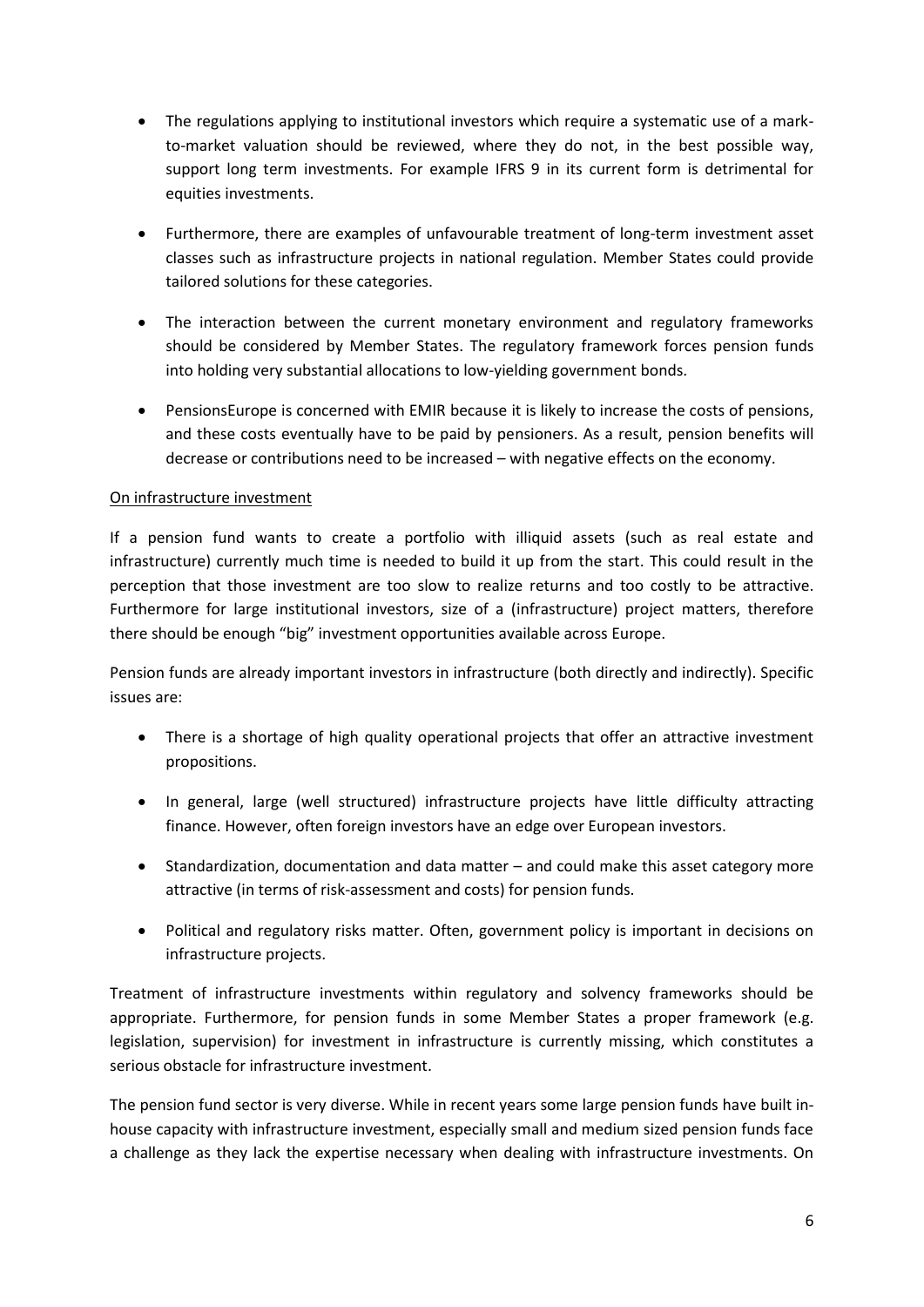the other hand, large pension funds want infrastructure investments to have a certain scale, which is not always there. Because of this diversity, tailored responses are key.

In the UK the Pensions Infrastructure Platform is a good example of how knowledge and experience about infrastructure investments are shared. The advisory hub and technical assistance in the EU Investment Plan could also help.

Furthermore, using a consortium among small sized pension funds reasonably help overcoming some obstacles to the investment in infrastructures, as it allows an adequate mass of assets to be profitably invested, be the place to develop and share skills and know-how and develop economies of scale.

The EU can make a significant contribution by ensuring a strong, transparent pipeline of suitable investment opportunities. This could take the form of a transparent list of infrastructure projects – with the right level of detail required by pension funds to do due diligence and assess the risks or returns in a particular investment opportunity.

Pension funds need to have a stable long-term investment environment. This requires long term stability in public policy. Political risks (i.e. changes in policy with adverse effects on investments) discourage long term investments in the real economy, such as in infrastructure. Policymakers at national and EU level should ensure a stable and regulatory and fiscal framework. The ex-post interventions and changes with respect to parameters can heavily influence on the yields for investors and turn good deals into a loss. Such changes pose serious problems due to the illiquid character of infrastructure investments and the long-lasting and binding commitment of investors to these investments.

## On real estate

- Pension funds fall under the tax framework of their home Member State. If they invest abroad, sometimes they are not treated like local pension funds and therefore pay different taxes. This applies also for infrastructure projects with real estate characteristics and creates tax costs and extra spending in consulting, tax advisory, legal services etc.
- In order to pool pension funds and like-minded investors, usually pension funds use tax transparent ("flow-through") entities. However, there is no consistent tax treatment for these entities in the EU which leads to extra tax costs in the source country.

## On derivatives

Pension funds, which are included in the EMIR definition of Pension Scheme Arrangements (PSAs), are long-term investors engaging in long dated derivative instruments to hedge their financial risks and their long-term liabilities in order to limit their investment risk.

As stipulated in the IORP Directive, European pension funds have a legitimate need to use derivatives to manage their financial solvency. Pension funds do not hold much cash. Previously, pension funds could easily access the derivatives market by posting high quality government bonds as margin for derivatives transactions, but as a result of regulatory reform they are now increasingly coming under significant pressure to only post cash as margin, particularly variation margin (VM), not only for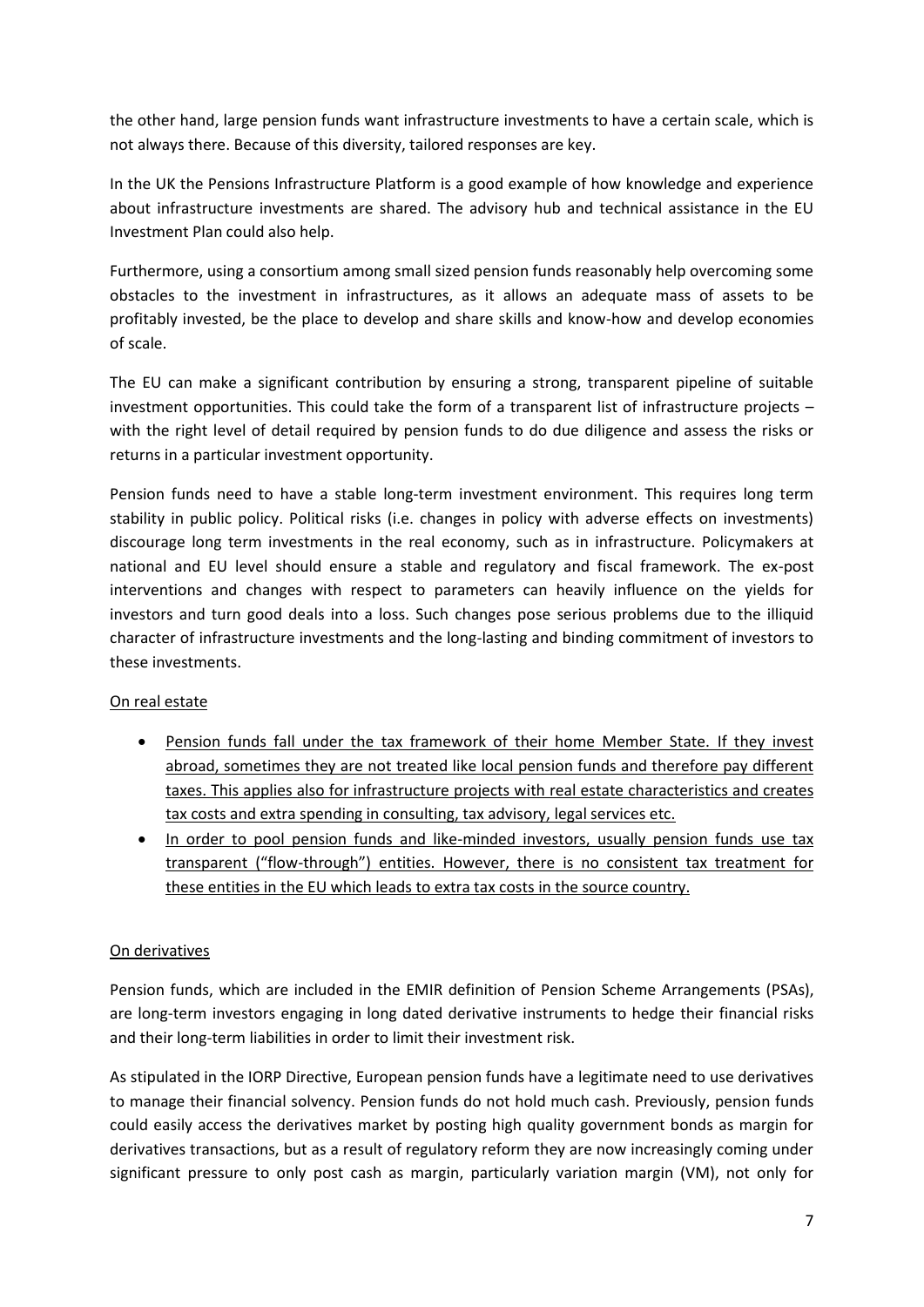cleared trades but also non-cleared trades. The exemption for cleared OTC derivatives should be maintained until a suitable clearing solution has been found. Clearing houses should be obliged to accept non cash solutions. It is of paramount importance to ensure that pension funds can post noncash collateral in both cleared and non-cleared markets.

## **A transitional or indefinite exemption from mandated clearing rules is needed within EMIR while the non-cash VM issue remains unsolved for pension funds.**

We urge the Commission to provide for a new transitional or indefinite exemption to give more time to explore technical solutions and measures to facilitate them, as Central Counterparties (CCPs) have not yet developed any solutions that would be suitable. Such solutions should "avoid materially adverse effects on pensioners" as set out in EMIR level 1 text and we believe this includes avoiding both disproportionate risks and costs to pensioners.

## On banking rules

It is important that pension funds can access the non-cleared markets and post high quality government bond as margin. Currently this is not always possible due to bank capital requirements. Banks are now exerting pressure on pension funds to post VM only in cash for non-cleared derivatives. This has led to a dramatic reduction in the number of banks willing to provide liquidity to pension funds on non-cleared derivatives where pension funds post high quality government bonds as margin. We understand that this is a direct reaction of the banks to both the Basel III leverage ratio and NSFR rules. These rules only recognise cash VM posted to offset exposure in both leverage ratio exposure measure and NSFR derivatives asset calculations.

While some banks are still open to providing liquidity for pension funds posting high quality government bond as collateral, we are concerned that it will only be a matter of time before even the few remaining banks stop providing this.

As a result, pension funds are facing the same cash VM issues within the non-cleared regime as within the clearing regime.

The leverage ratio and net stable funding ratio (NSFR) rules must recognise high quality government bond margin with appropriate haircuts to be equivalent to cash margin. While European Commission has amended in the last months the NSFR rules as part of its CRR II package, the leverage ratio rules have not been amended yet to address this issue.

To this end PensionsEurope urges the Commission to amend the leverage ratio within the Capital Requirement Regulation (CRR) II package as the current rules push banks to request cash as variation margin.

The leverage ratio framework impacts pension funds through the way it recognizes cash in favor to high quality government bonds. Currently, high quality government bonds are not on an equal footing with cash in the leverage ratio rules. This can be harmful for pension funds that use government bonds to obtain short term funding through the repo market, resulting in lower liquidity and higher costs.

## Sustainable investments: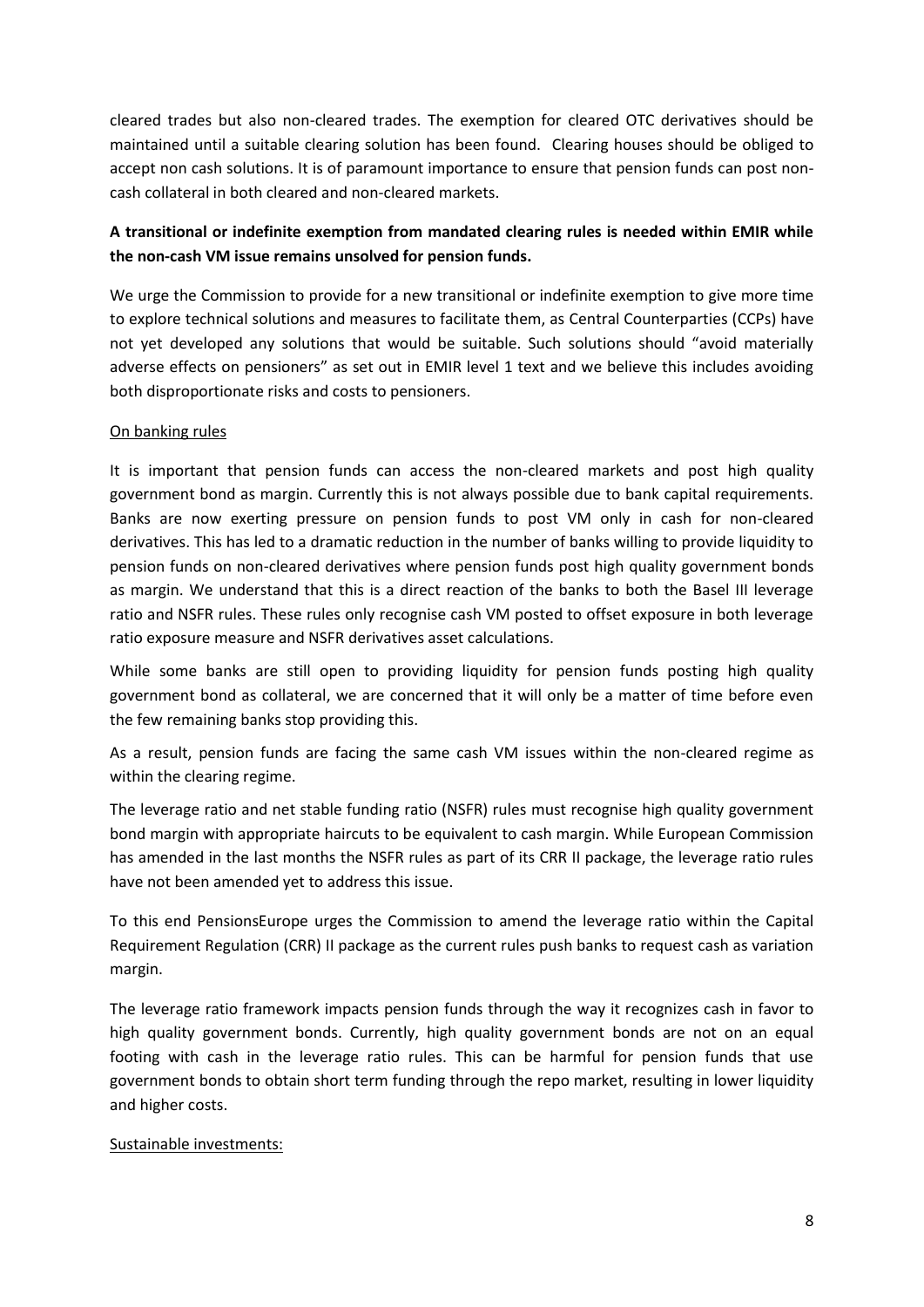Sustainable investment should be at the "heart" of the Capital Markets Union. Furthermore, it would be helpful to have policies in place that address the European transition to a low-carbon and climate resilient economy. Within the Capital Markets Union this could include policies on greater disclosure of climate related risks by both companies and financial institutions and integrating this information into relevant risk management frameworks that are also used for investment and regulatory purposes.

In this respect, PensionsEurope welcomes the establishment of the High Level Group for Sustainable Finance.

The role that ESG factors play in the investment decisions of investors can be diverse as there is a wide interpretation of what 'ESG' means across pension funds and the wider investment community. Including ESG factors in investment decisions can take different forms, e.g. screening, integration, engagement.

Social returns are not a substitute for financial returns, but some funds express an ambition to generate social returns without compromising financial returns.

On the call for evidence – The cumulative impact of EU financial legislation on pension funds is very cumbersome and not appropriate.

For example, given the multiple layers of definitions in the benchmarks regulation, the perception is that the use of a customized benchmark - where one draws upon an existing benchmark with the ability to adjust certain elements in order for it to better fit clients' needs- could result in the user simultaneously qualifying as administrator. This could happen where - for instance - a pension fund is using a custom region-weighted equity benchmark (40% Europe, 40% US, 20% rest of the world) or applies a tailor-made currency hedge to the benchmark.

## Costs

The level and fee structures of funds are more and more important to an investor in a low yield environment. Investing through a commonly used Fund of Fund (FOF) structure has unfortunately disadvantages. It's one of the most expensive ways to invest, because of its double layer of fees. These are costs to the fund manager, but also the manager of different types of underlying funds. Furthermore, investing through "Initial Public Offering" is burdened by costs from accompanying banks and other transition parties. These costs are relatively high at the time the company is sold to the public.

## **Finally promotion of occupational pension provision in Member States**

As promoter of workplace pensions, PensionsEurope would invite the European Commission to investigate how to increase the good implementation of the IORP II Directive in countries with low or no workplace pensions. For the already mentioned advantages of pension funds being long-term investors, a European pension fund market would certainly help to make the Capital Markets Union a success. To this end the high level group on pensions as stipulated by the IORP Directive could take a leading role to help spreading the setting-up of sound funded supplementary pension systems in Europe taking into account the national pre-conditions. Some countries as France and Germany have already proposed or are proposing new laws on funded pensions. Countries with mature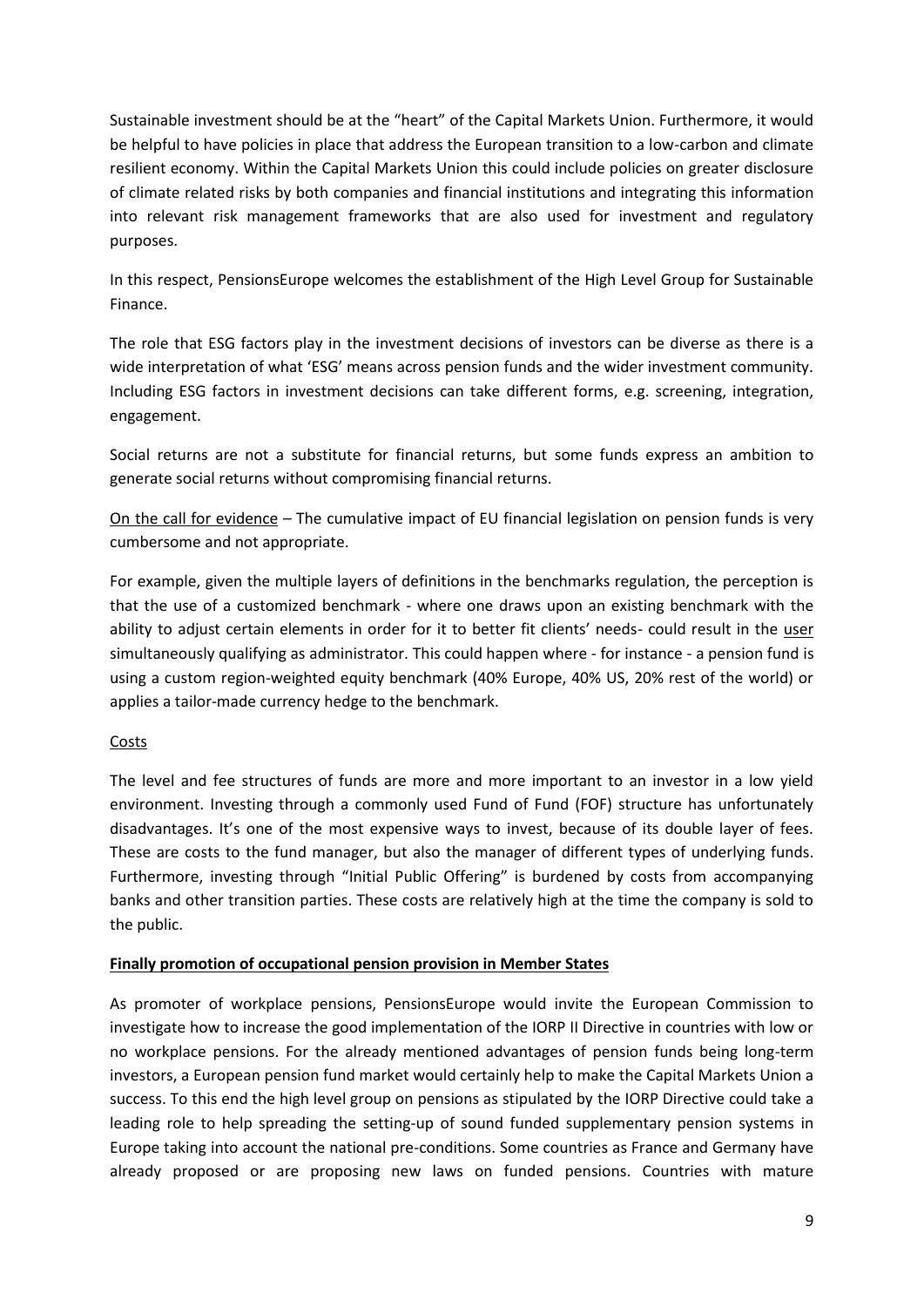occupational pension systems such as the UK, Ireland and the Netherlands could help other countries in their quest towards multi-pillar pension systems that would in addition be supportive of more investments in the European economies. PensionsEurope is certainly ready to provide its expertise and advise to the European Commission in this respect.<sup>4</sup>

## **4. Are there additional actions that can contribute to fostering retail investment? Please propose complementary policy measures, explain their advantages, and illustrate any foreseeable challenges to their implementation.**

PensionsEurope would like to stress the difference between retail financial services and occupational pensions. Occupational pensions are a social benefit negotiated by the employer directly with the provider and offered to the employees. As laid down in the IORP II Directive<sup>5</sup>, pension funds are therefore first and foremost institutions with a social purpose, and they should not be treated as purely financial service providers.

When it comes to pension funds' costs, the research has shown that focusing on cost alone may ultimately result in poorer investment outcomes for pension savers. Therefore, focusing purely on costs is not enough. Investing in more complicated investment products can be more costly, but at the same time it can lead to higher returns.

The main purpose of pension schemes is to provide a retirement income for the individual member, while maximising the investment return. Next to the asset side of the balance sheet, the liabilities are also important - as well as longevity trends/risk, interest rate (for conversion into pension/annuity), and inflation. The liability matching, risk appetite, diversification, regulatory requirements or any of the other factors that go into investment strategy need to be considered.

Pension funds do not involve a bilateral contractual relationship between a consumer and a service provider, which characterises Retail Financial Services. We thus believe that the Green Paper on Retail of Financial Services should not address occupational pensions as they are not part of retail financial services.

That being said, PensionsEurope welcomes the European Commission's works on an EU initiative in the field of personal pensions as a way to increase the overall pension savings and also as one of the building blocks of the Capital Market Union.

PensionsEurope promotes good pensions for the people in Europe in different shapes and forms. Most of the retirement income is and will continue to be provided by social security pensions and workplace pensions but voluntary personal pensions are and may be particularly needed and useful for those who don't have access to workplace pensions (new forms of employments) or where personal pensions offered are not reliable or attractive. At the same time PensionsEurope calls for

1

 $^{4}$  See Design Principles for good DC Design and the upcoming paper on good workplace pensions.

 $^{\rm 5}$  See DIRECTIVE (EU) 2016/2341 OF THE EUROPEAN PARLIAMENT AND OF THE COUNCIL, Recital 32.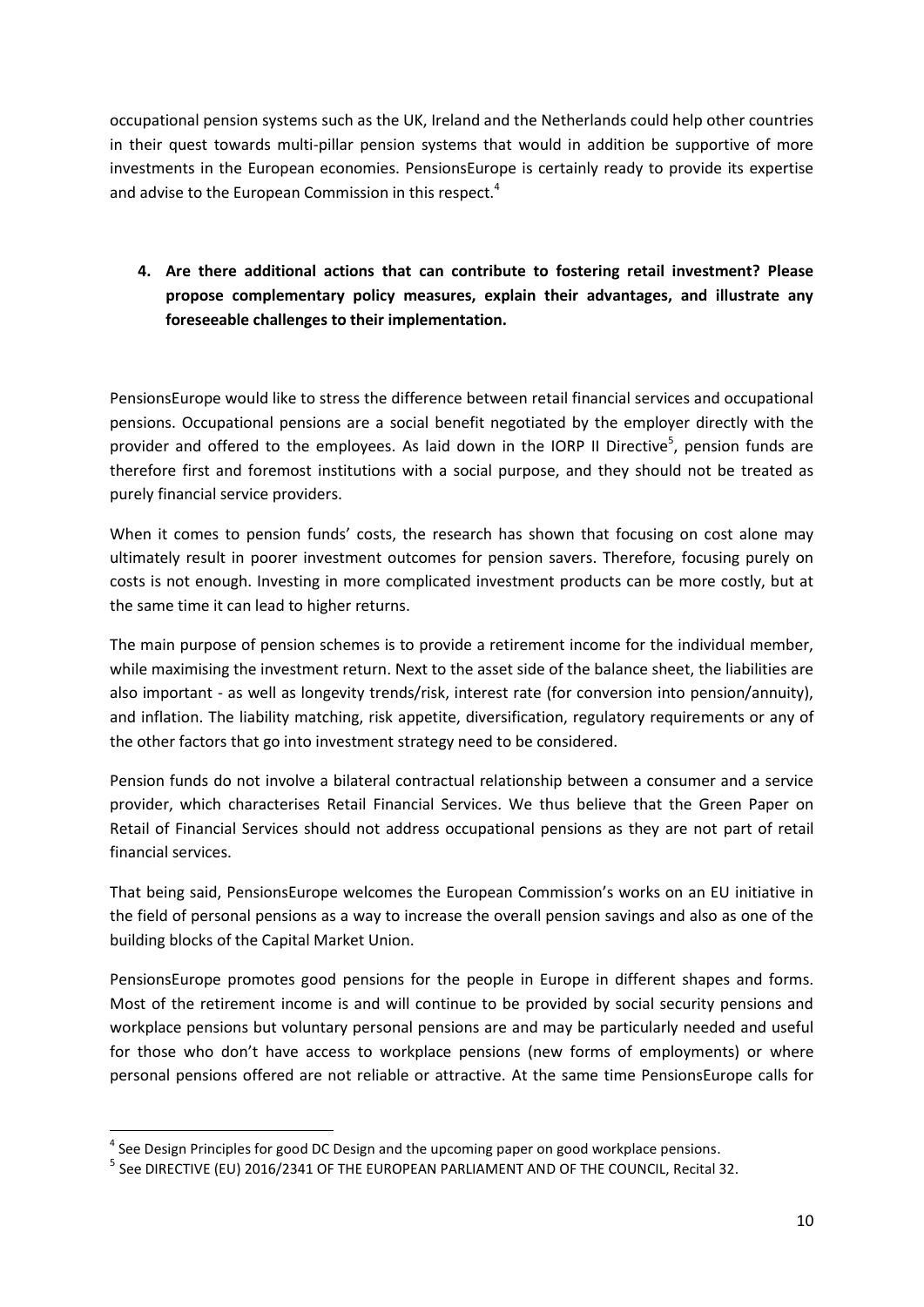the European Commission to promote occupational pension systems and sharing of best practice examples between countries.

The impact of any EU initiative on personal pensions is likely to depend on the maturity of the markets: It would be useful serving as a model for EU countries currently building up their complementary pension savings system and could also help enhancing the quality of products in more developed markets by introducing sort of a EU label.

PensionsEurope believes that a standardized pan-European personal pension product regulated by a second regime - with a defined set of flexible elements - could contribute to the policy objectives of ensuring of high minimum standard of consumer protection while fitting into national context. It appears as a much more feasible way and would promise superior outcomes than harmonizing regimes.

PensionsEurope believes that the attractiveness of personal pension products will depend on the tax treatment it will receive compared to other products. A personal pensions initiative must respect the exclusive competence of the Member States in the field of taxation and of statutory public pensions.

- **5. Question: Are there additional actions that can contribute to strengthening banking capacity to support the wider economy? Please propose complementary policy measures, explain their advantages, and illustrate any foreseeable challenges to their implementation**
- 6. **Question: Are there additional actions that can contribute to facilitating cross-border investment? Please propose complementary policy measures, explain their advantages, and illustrate any foreseeable challenges to their implementation.**

## Withholding tax procedures

-

1

The obstacles with the withholding tax (WHT) procedures pose a major barrier to cross-border investments in the EU and to build the Capital Markets Union $6$ . In order to boost the economic growth in the EU, PensionsEurope calls on the European Commission to remove all the WHT barriers to cross-border investments. This means that the EU Member States shall respect the case-law of the Court of Justice of the European Union, reciprocally and automatically recognize pension funds, and simplify their WHT processes.

A large number of practical problems with the WHT refund processes still exist in spite of the EFTA judgment "Fokus Bank" (2004) and the case law of the Court of Justice of the European Union i.e. "Denkavit" (2006), "Amurta" (2007), "Aberdeen" (2009), and "Santander" (2012). The abovementioned cases have shown that the WHT practices in many EU Member States are discriminatory with respect to dividends earned by foreign funds, and therefore, contradicting the European law.

<sup>&</sup>lt;sup>6</sup> See **PensionsEurope position paper on the withholding tax refund barriers to cross-border investment in the** [EU.](http://www.pensionseurope.eu/system/files/PensionsEurope%20position%20paper%20on%20the%20withholding%20tax%20refund%20barriers%20-%20FINAL.pdf)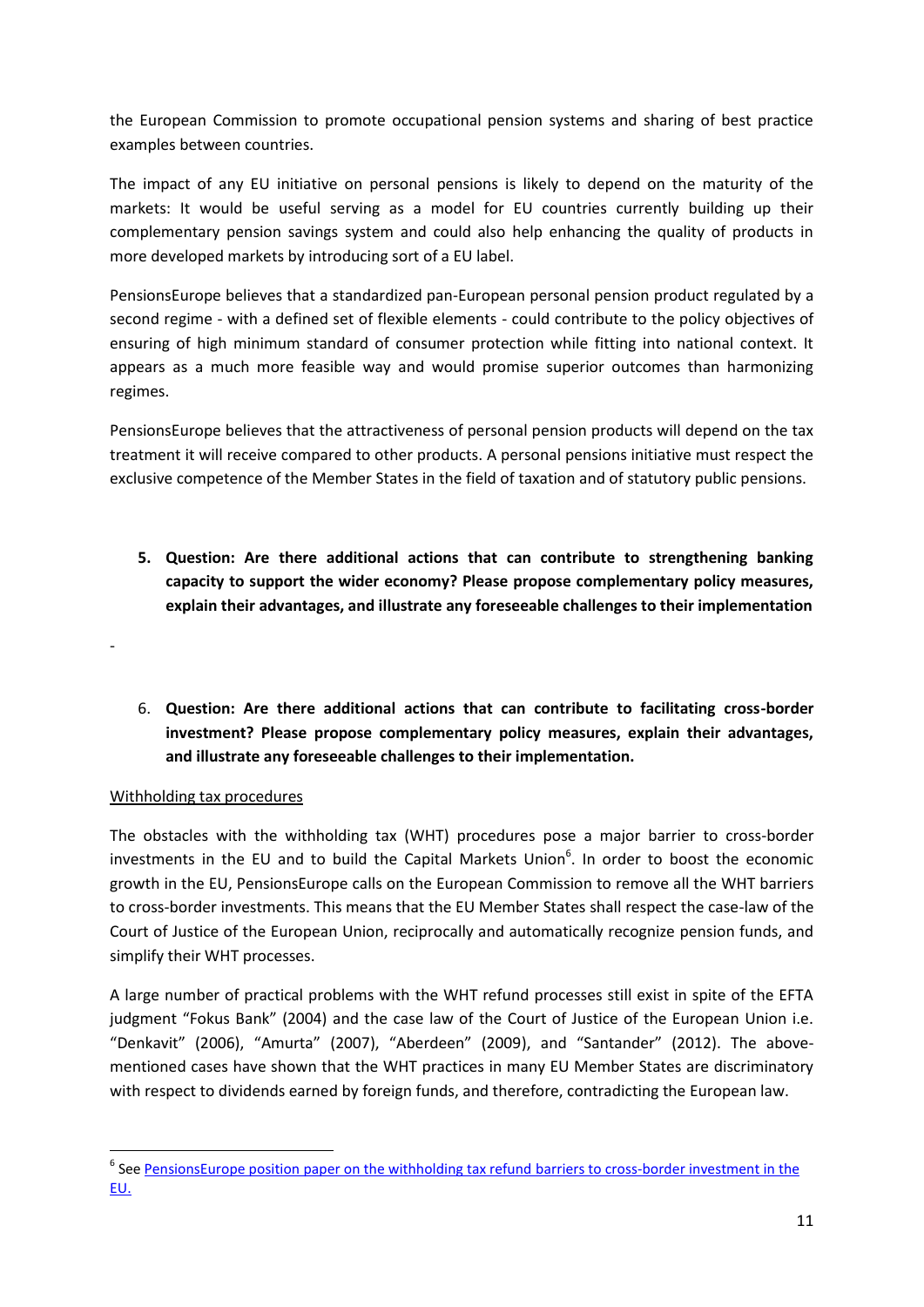The WHT refund processes are complex, expensive, and long-lasting. Often they can last even 10 years and cost half of the expected refunds, as costly tax advice in foreign languages is needed. Since the legal outcomes are uncertain, given that the legal recourse involves several levels of jurisdiction, often pension funds do not assert their justified reclaims. Therefore, PensionsEurope calls on the EU Member States to ensure simple, transparent, and inexpensive WHT refund processes.

PensionsEurope emphasizes that relief-at-source systems for the WHT are the most effective way to promote cross border investment and therefore calls upon the EC to study the possibilities for a Directive to facilitate this, for amongst others pension funds, in the internal market. PensionsEurope adopted in December 2016 a Position Paper on the EC's Code of Conduct for relief-at-source from the withholding tax procedures<sup>2</sup>.

Meanwhile, the EC's code of conduct should be ambitious and it should not only list the best practices in different Member States, but it should also contain (i) clear deadlines, (ii) a list of the questions that the authorities are entitled to ask from pension funds (and which not), and (iii) clear procedures how authorities should handle the information in order that procedures are not too long and burdensome for pension funds. Furthermore, Member States should make a strong political commitment to respect the code of conduct.

Furthermore we urge the Commission not to delay the work on the study on discriminatory tax obstacles to cross-border investment by pension funds and life insurers which results are expected in September 2017.

## FTT

1

PensionsEurope calls upon the Commission and Member States to refrain from developing a Financial Transaction Tax (FTT), because of the extra costs it would impose on pension scheme members. This implies either lower benefits or increasing contributions by employees or employers (which will also have negative effects on the economy). In case of introduction, we call for a full exemption for pension funds. Furthermore; an FTT, if implemented, will not only be detrimental to pension funds but for the entire European capital markets. In fact, the introduction of an FTT would have adverse impacts in the attractiveness and competitiveness of the European capital markets, both to international and EU investors.

## Discriminatory tax treatment

Even though the EU legislation prohibits discrimination of foreign investors, this practice still occurs in various Member States. Often long and costly judicial procedures influence not only on pension funds' investment decisions regarding in which country to invest, but also regarding the structure of investments, e.g. direct or indirect. An example in the field of real estate:

• Pension funds fall under the tax framework of their home Member State. If they invest abroad, sometimes they are not treated like local pension funds and therefore pay different taxes. This applies also for infrastructure projects with real estate characteristics and creates tax costs and extra spending in consulting, tax advisory, legal services etc.

<sup>&</sup>lt;sup>7</sup> See <u>[PensionsEurope Position Paper on the EC's Code of Conduct](http://www.pensionseurope.eu/system/files/PensionsEurope%20position%20paper%20on%20WHT%20Code%20of%20Conduct%20-%202016-11-30.pdf) for relief-at-source from the withholding tax</u> [procedures.](http://www.pensionseurope.eu/system/files/PensionsEurope%20position%20paper%20on%20WHT%20Code%20of%20Conduct%20-%202016-11-30.pdf)